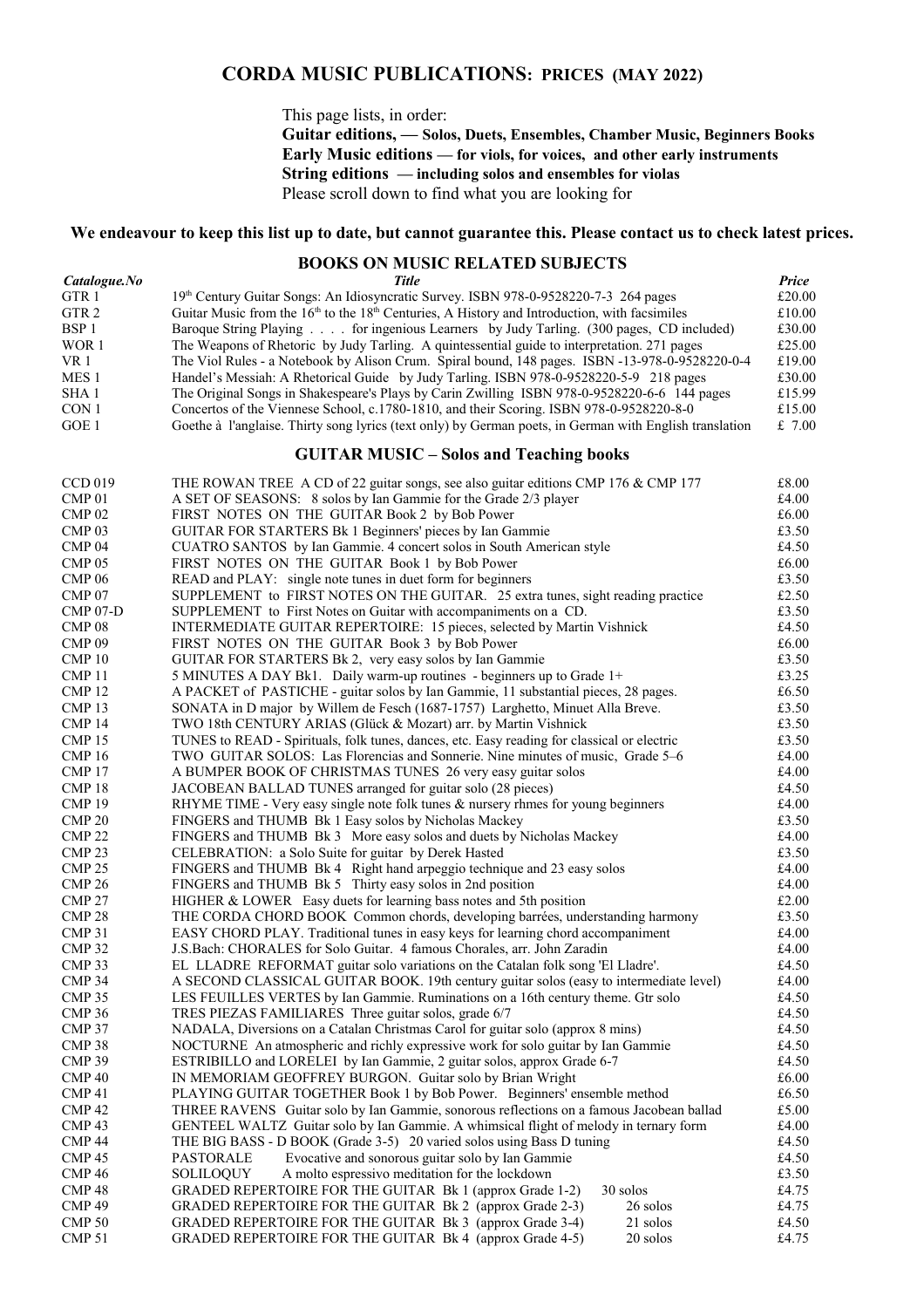| <b>CMP 87</b><br>CMP 88<br><b>CMP 100</b> | CHRISTMAS CAROLS Bk 1<br>easy solo arrangements of 7 carols<br>STRUM ALL YE FAITHFUL Carols with melody, chords, words & cartoons<br>A COMPENDIUM of GUITAR SOLOS Featuring the collected guitar solos composed by Ian Gammie | £2.50<br>£5.00<br>£20.00 |
|-------------------------------------------|-------------------------------------------------------------------------------------------------------------------------------------------------------------------------------------------------------------------------------|--------------------------|
|                                           | over a period of more than forty years. In four books, totalling 144 pages.                                                                                                                                                   |                          |
| <b>CMP 101</b>                            | JAZZBITS Bk 1 Easy jazz solos with extensive hints $\&$ ideas for improvisation                                                                                                                                               | £4.50                    |
| <b>CMP 102-S</b>                          | HUNKY DORIAN A solo version of CMP 502, plus a CD with backing tracks                                                                                                                                                         | £5.50                    |
| <b>CMP 107-S</b>                          | TINO LATINO A solo improvising version of CMP 507, plus a CD with backing tracks                                                                                                                                              | £5.50                    |
| <b>CMP 111</b>                            | 30 very easy pieces for the beginner, solos and duets<br>FIRST FOLIO                                                                                                                                                          | £3.50                    |
| <b>CMP 112</b>                            | 29 very easy pieces for the beginner, solos and duets<br>SECOND FOLIO                                                                                                                                                         | £4.00                    |

# **CHAMBER MUSIC & VOCAL MUSIC WITH GUITAR**

| GTR <sub>1</sub> | 19th Century Guitar Songs: An Idiosyncratic Survey. ISBN 978-0-9528220-7-3 264 pages                                                                                                                                  | £20.00        |  |
|------------------|-----------------------------------------------------------------------------------------------------------------------------------------------------------------------------------------------------------------------|---------------|--|
| <b>CMP 150</b>   | SONATA in A MAJOR by C.F. Abel (c. 1759) Violin (Flute/Viola/Cello) $\&$ 2 Guitars                                                                                                                                    | £4.00         |  |
| <b>CMP 151</b>   | TRANSATLANTIC DANCES by John Duarte, for 2 recorders & guitar (or piano). Bass ad lib.<br>£6.50                                                                                                                       |               |  |
| <b>CMP 152</b>   | £5.50<br>5 SONGS from the GLOBE (17th Century Shakespeare songs: Medium Voice & Gtr Trio)                                                                                                                             |               |  |
| <b>CMP 153</b>   | EPISODES for GUITAR & HARPSICHORD - Stephen Binnington (4 movements)<br>£5.00                                                                                                                                         |               |  |
| <b>CMP 154</b>   | TRIO in G Major by J. Haydn Op.38/4 for Flute, Guitar and Cello. (dur: approx 7 mins)<br>£5.00                                                                                                                        |               |  |
| <b>CMP 155</b>   | TRES IMAGENES by A. Montes. Flute & Guitar. 3 Venezuelan scenes, score & parts                                                                                                                                        | £4.50         |  |
| <b>CMP 156</b>   | VIOLA & GUITAR, Book 1. Mozart Arias, based on duet arrangements c.1800                                                                                                                                               | £7.50         |  |
| <b>CMP 157</b>   | BUNCH of FIVES. Easy pieces for Guitar and Piano by Richard Hill & Stephen Binnington                                                                                                                                 | £4.00         |  |
| <b>CMP 158</b>   | Beethoven: VARIATIONS on "nel cor più non mi sento" for Viola (or Flute) and Guitar                                                                                                                                   | £6.00         |  |
| <b>CMP 159</b>   | WHISPERINGS by Hayley Savage for Violin and Guitar (score and parts)                                                                                                                                                  | £5.00         |  |
| <b>CMP 160</b>   | THE LAST ROSE OF SUMMER with Variations for Forte-Piano & Guitar (1817)                                                                                                                                               | £7.50         |  |
| <b>CMP 161</b>   | 6 SONGS from SHAKESPEARE'S PLAYS. (early 17th cent) Medium voice & Solo Gtr.                                                                                                                                          | £5.50         |  |
| <b>CMP 162</b>   | GERMAN GUITAR SONGS of the 19th Century, BOOK 1. Voice, Gtr & Flute                                                                                                                                                   | £8.50         |  |
| <b>CMP 163</b>   | GERMAN GUITAR SONGS of the 19th Century, BOOK 2. Voice, Gtr & Flute                                                                                                                                                   | £8.50         |  |
| <b>CMP 164</b>   | MONOLOG der MARIA STUART. Cantata (c.1810) for Soprano, Flute and Guitar                                                                                                                                              | £7.50         |  |
| <b>CMP 166</b>   | 7 GOETHE SONGS for Voice and Guitar, original guitar songs from c.1800                                                                                                                                                | £9.00         |  |
| CM-002           | GOETHE and the GUITAR - A fascinating recording of 24 original guitar songs from the early 19th                                                                                                                       |               |  |
|                  | century. The music from this disc is available in editions CMP 162, 163, 164 and 166.                                                                                                                                 | £5.00         |  |
| <b>CMP 167-F</b> | NINE LYRIC PIECES by Edvard Grieg arranged for Flute and Guitar                                                                                                                                                       | £7.50         |  |
| <b>CMP 167-V</b> | NINE LYRIC PIECES by Edvard Grieg arranged for Viola and Guitar                                                                                                                                                       | £7.50         |  |
| <b>CMP 168</b>   |                                                                                                                                                                                                                       | £8.00         |  |
|                  | DIVERTISSEMENT in A major by Michael Haydn: for Flute, Guitar and Cello (dur: 10 mins)                                                                                                                                | £8.00         |  |
| <b>CMP 170</b>   | THE GUITAR SONGS OF TOM MOORE - Book 1. 10 songs by the Irish poet (19th Cent.)                                                                                                                                       |               |  |
| <b>CMP 171</b>   | THE GUITAR SONGS OF TOM MOORE - Book 2.<br>9 songs by the Irish poet (19th Cent.)                                                                                                                                     | £7.00         |  |
| $CCD-021$        | ENDEARING YOUNG CHARMS - CD of guitar songs of the Irish poet Tom Moore (1779 - 1852)                                                                                                                                 |               |  |
|                  | The disc has 18 of his most famous songs, with related instrumental works and Irish dances.                                                                                                                           | £5.00         |  |
|                  | This disc can be bought for £4.00 (= 20% discount) if bought in conjunction with CMP 170 or 171.                                                                                                                      |               |  |
| <b>CMP 172</b>   | DER CONCERTMEISTER by J.H.C.Bornhardt (1813) for voice, flute, violin & guitar                                                                                                                                        | £9.00         |  |
| <b>CMP 173</b>   | VARIATIONS on "Liebes Mädchen, hör mir zu" by J.H.C.Bornhardt for flute, violin & guitar                                                                                                                              | $\pounds6.00$ |  |
| <b>CMP 174</b>   | PESTAL by N. Bochsa (c.1830) for flute & guitar                                                                                                                                                                       | £4.50         |  |
| <b>CMP 175</b>   | AR HÝD Y NÔS Variations (c.1810) on a Welsh folk song for Flute (or Viola) and Guitar                                                                                                                                 | £5.00         |  |
| <b>CMP 176</b>   | SONGS OF MANY SHADES for Medium Voice & Guitar. Thirteen songs - traditional, historical,<br>humorous – with separate parts for singer and guitarist, including a CD.                                                 | £10.00        |  |
| <b>CMP 177</b>   | A BOUQUET OF SONGS for Medium Voice & Guitar. 15 original guitar songs from the early decades<br>of the 19 <sup>th</sup> century, including airs by Rossini, Field, Bianchi Taylor, Jonathan Blewitt and the prolific | £10.00        |  |
|                  | guitarist/composer C.M.Sola. Including a facsimile from a 19 <sup>th</sup> century set of instructions for                                                                                                            |               |  |
|                  | accompanying the voice, and a CD.                                                                                                                                                                                     |               |  |
| <b>CMP 178</b>   | A STREITWOLF SONGBOOK. 12 songs by this esteemed composer from c.1800 with optional English £12.50                                                                                                                    |               |  |
|                  | word underlay as an alternative to the German text (both languages are included). Several of the songs have                                                                                                           |               |  |
|                  | an optional flute part as a descant with the singer. Sets of parts $\&$ a score                                                                                                                                       |               |  |
| <b>CMP 179</b>   | 17 SONGS by J.H.G.Streitwolf. (1779-1837) This remarkable musician and instrument maker composed                                                                                                                      | £11.00        |  |
|                  | a wide range of songs with guitar, many using a flute descanting with the singer. This volume rounds off                                                                                                              |               |  |
|                  | the publication of all his guitar songs. Score $\&$ parts, text in German.                                                                                                                                            |               |  |
|                  |                                                                                                                                                                                                                       |               |  |
| <b>CMP 633</b>   | PAVANE POUR UN INFANTE DEFUNTE for Viola and Guitar (see also CMP 203)                                                                                                                                                | £4.50         |  |
| <b>CMP 634</b>   | DIVISIONS ON A GROUND (Mr Finger's Minuett) Viola & Gtr (see also CMP 360)                                                                                                                                            | £3.50         |  |
| <b>CMP 668-V</b> | FASCINATION WALTZ by Filippo Marchetti (1831-1902) arr. for Viola and Guitar.                                                                                                                                         | £5.00         |  |
| <b>CMP 668-F</b> | FASCINATION WALTZ by Filippo Marchetti (1831-1902) arr. for Flute (or Violin) & Guitar.                                                                                                                               | £5.00         |  |
| <b>CMP 669</b>   | BOCCHERINI: SONATA in A (arranged from cello sonata) for Viola & Guitar                                                                                                                                               | £6.00         |  |
|                  |                                                                                                                                                                                                                       |               |  |

## **GUITAR DUETS**

| <b>CMP 199</b> | AMAZING BELLS Guitar Duet variations on Amazing Grace & 20 Ways upon the Bells | £3.50 |
|----------------|--------------------------------------------------------------------------------|-------|
| <b>CMP 201</b> | PACHELBEL: KANON arr. D. Watson for Guitar Duet (parts & score)                | £4.50 |
| <b>CMP 202</b> | BACH: CHACONNE from Violin Partita, arranged for Guitar duet in E minor        | £4.00 |
| <b>CMP 203</b> | RAVEL: PAVANE pour un Infante Défunte, arr Kilvington for Guitar Duet          | £3.50 |
| <b>CMP 204</b> | DOODLING DUETS: BOOK 1 Guitar Duets (for players approx Grade 3)               | £3.50 |
| <b>CMP 206</b> | ANON FOR TWO: Elizabethan lute pieces arr. for 2 Guitars (approx Grades 3 - 4) | £4.00 |
| <b>CMP 207</b> | DOWLAND DUOS, Book 1:5 pieces arranged for 2 Guitars (approx Grade 4)          | £4.00 |
| <b>CMP 208</b> | THE ENTERTAINER for 2 Guitars (approx Grade 4)                                 | £3.50 |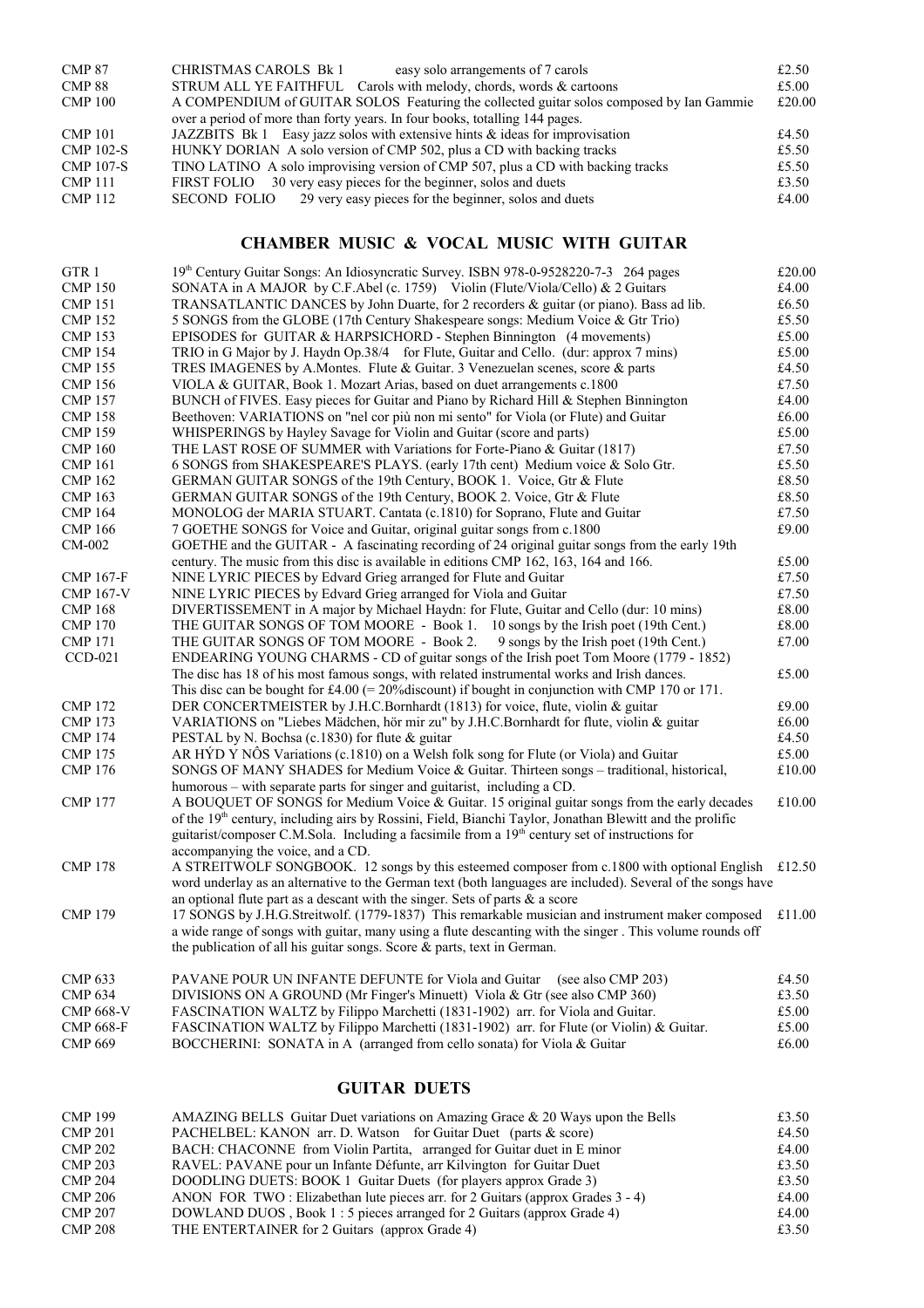| <b>CMP 209</b>   | DOWLAND DUOS, Book 2:3 more classics for 2 Guitars (approx Grade 4 - 5)                        | £4.00 |
|------------------|------------------------------------------------------------------------------------------------|-------|
| <b>CMP 210</b>   | DOWLAND DUOS, Book 3: Pavan, Almain & Galliard for 2 Gtrs (approx Grade $4 - 5$ )              | £4.00 |
| <b>CMP 212</b>   | H. PURCELL, Suite in E minor & Suite in F major (approx Grade 6) Score & separate parts        | £4.50 |
| <b>CMP 213E.</b> | SATIE: Trois Gymnopédies arr for Gtr Duet (approx Grade 5) Score & separate parts              | £4.50 |
| <b>CMP 214</b>   | FROZEN FOUNTAIN: by David Watson. Suite for Gtr Duet (approx Grade 5) Score & parts            | £4.50 |
| <b>CMP 215</b>   | A. SOLER: SONATA XV arr for Gtr Duet (approx Grade 5) Score & separate parts                   | £4.00 |
| <b>CMP 216</b>   | 5 GUITAR DUETS from VIVA. Bach, Albeniz, Granados, Sanz, Vishnick (approx Grade 4-5)           | £4.50 |
| <b>CMP 218</b>   | EARLY BAROQUE DANCES by John Jenkins (17th Cent.) 9 duets (approx Grade 5)                     | £5.00 |
| <b>CMP 219</b>   | GRANADOS: DANZAS ESPAÑOLAS Set 1, Nos 1, 2 & 3. Minuetto, Oriental, Zarabanda                  | £6.00 |
| <b>CMP 220</b>   | GRANADOS: DANZAS ESPAÑOLAS Set 2, Nos 4, 5 & 6. Villanesca, Andaluza, Rondalla                 | £6.50 |
| <b>CMP 221</b>   | GRANADOS: DANZAS ESPAÑOLAS Set 3, Nos 7, 8 & 9. Valenciana, Asturiana, Mazurka                 | £7.00 |
| <b>CMP 222</b>   | GRANADOS: DANZAS ESPAÑOLAS Set 4, Nos 10, 11 & 12. Danza Triste, Zambra, Arabesca              | £6.50 |
| <b>CMP 223</b>   | MEDITACIÓN del CABALLERO. Gtr duet variations inspired by Cabezón's Canto Llano del Caballero. | £6.50 |
| <b>CMP 226</b>   | JESU JOY OF MAN'S DESIRING by J.S.Bach (Cantata 147) arranged for Guitar duet.                 | £4.00 |
| <b>SBM 012</b>   | SONATA No 1 in C, K.279 Mozart, arranged for 2 guitars by S. McGowan. Score & parts            | £6.50 |

### **GUITAR ENSEMBLE MUSIC**

| Catalogue No.  | Title                                                                                  | Score & parts | extra parts                |
|----------------|----------------------------------------------------------------------------------------|---------------|----------------------------|
| <b>CMP 247</b> | OJOS AZULES Peruvian folksong with variations for 4 guitars or large ensemble          | £6.50         | 30p each                   |
| <b>CMP 248</b> | A FIRST SCOTTISH MEDLEY for beginners' ensemble + chord accompaniment                  | £5.00         | 25p each                   |
| <b>CMP 249</b> | VIVALDI: CONCERTO No.8 in D minor, arr. for 2 Soloists and Gtr Ensemble                | £12.00        | 50p each                   |
| <b>CMP 250</b> | BLUES-LAMENT by Ray Love. Solo Guitar and 4 Guitars (or large ensemble)                | £6.00         | 25p each                   |
| <b>CMP 251</b> | VILLANCICO for 4 guitars, plus rhythm guitar, with bass and flute ad lib.              | £6.00         | 25p each                   |
| <b>CMP 252</b> | MAÑANITAS for 3 guitars & rhythm guitar accompaniment                                  | £5.00         | 25p each                   |
| <b>CMP 253</b> | TANGO EL CHOCLO for Guitar Trio, score and single set of parts                         | £5.00         | 25p each                   |
| <b>CMP 254</b> | GUAJIRA. Much loved Cuban song arr. for 4 or 3 guitars, bass ad lib                    | £5.00         | 25p each                   |
|                |                                                                                        | £5.00         |                            |
| <b>CMP 255</b> | LA TARARA Spanish traditional arranged for 4 guitars or large ensemble                 |               | 25p each                   |
| <b>CMP 256</b> | A FIRST FOLKSONG MEDLEY Two melody guitar parts and teacher's acc.                     | £4.00         | 30p each                   |
| <b>CMP 257</b> | A SECOND FOLKSONG MEDLEY Two melody guitar parts and teacher's acc.                    | £4.00         | 30p each                   |
| <b>CMP 258</b> | A FRENCH FOLKSONG MEDLEY Two melody guitar parts and teacher's acc.                    | £4.00         | 30p each                   |
| <b>CMP 259</b> | FASCINATION WALTZ by F. Marchetti (19th century) for three guitars                     | £5.00         | 30p each                   |
| <b>CMP 260</b> | TRIO PARA VIERNES SANTO. Four elaborations on a Lutheran chorale                       | £4.00         | 25p each                   |
| <b>CMP 261</b> | FUGUE in D major by J.S.Bach BWV 998, arranged for Guitar Quartet                      | £5.00         | 30p each                   |
| <b>CMP 262</b> | SONATA in D by D. Becker (1674) for Guitar Trio                                        | £5.50         | 30p each                   |
| <b>CMP 263</b> | TANGO BETULACEO 3 or 4 Gtrs, or large ensemble, bass ad lib.                           | £6.00         | 25p each                   |
| <b>CMP 264</b> | EL DESEMBRE CONGELAT (La Nit de Nadal) 4 Gtrs, Trio or large ensemble                  | £6.00         | 25p each                   |
| <b>CMP 265</b> | CALISTOGA by Colin Tommis. Guitar Quartet or large ensemble                            | £5.50         | 30p each                   |
| <b>CMP 267</b> | HARBOUR LANTERNS Easy ensemble for 4 gtrs by Ginette Eady                              | £4.50         | 20p each                   |
| <b>CMP 268</b> | BOSSA ESPAGNOLA by Dave Smith. 4 Guitars or large Ensemble                             | £5.75         | 30p each                   |
| <b>CMP 269</b> | SYMPHONIC DANCE No. 1 for Guitar Quartet, Op. 31 by Mark Houghton                      | £5.00         | 30p each                   |
| <b>CMP 270</b> | TWO BASQUE FOLKSONGS arr I. Gammie 3 gtrs and accomp/bass.                             | £5.50         | 30p each                   |
| <b>CMP 271</b> | CANNINGTON COLLAGE by J. Duarte, Op 110. for 6 Gtrs.                                   | £6.00         | 30p each                   |
|                | CMP 273 BATH WATER MUSIC J.Duarte Op.114. (5 gtrs $\&$ percussion)                     | £6.50         | 30p each                   |
|                | CMP 276 LITTLE SUITE No.5 Op.134 by John W. Duarte (5 Gtrs & a Melody Inst.)           | £6.50         | 30p each                   |
|                | CMP 278 CANCIÓN del OESTE by Alan Charlton. Guitar Trio Score & single parts           | £5.00         | 30p each                   |
|                | CMP 279 TWENTY WAYES upon Ye BELLS (Th. Robinson) 3 or 4 Gtrs, bass ad lib             | £4.00         | 25p each                   |
|                | CMP 280 THE SIEGE OF NEWARK by John Jenkins (Gtr Quartet)) Score & single parts        | £6.00         | 30p each                   |
| <b>CMP 281</b> | OVERTURE - ALEXANDER'S FEAST (Handel) 4 gtrs, arr S. Orford                            | £5.50         | 30p each                   |
| <b>CMP 282</b> | A SECOND BOOK of BACH CHORALES. 4 Gtrs. 5 Chorales & a Prelude                         | £6.00         | 20p each                   |
| <b>CMP 283</b> | A THIRD BOOK of BACH CHORALES arr 4 Gtrs. 8 Preludes and Chorales                      | £7.00         | 30p each                   |
| <b>CMP 285</b> | J.S. BACH - AIR from Suite No 3, for 4 gtrs arr D. Watson                              | £5.50         | 20p each                   |
|                | CMP 289 HANDEL WITH CARE - 6 GUITARS! Andante & Allegro (6 gtrs)                       | £6.50         | 30p each                   |
|                | CMP 290 TINY TRIOS Bk 1. (3 gtrs / large ensemble) Familiar tunes, arr. Derek Hasted   | £6.00         | 30p each                   |
| <b>CMP 291</b> | SOUTH of the BORDER by Derek Hasted (3, 4 or 5 Gtrs, all parts included)               | £7.50         | 30p each                   |
|                | CMP 292 TINY TRIOS Bk 2. (3 gtrs / large ensemble) Familiar tunes, arr. Derek Hasted   | £6.00         | 30p each                   |
| <b>CMP 293</b> | A WAY WITH HANDEL 2 more Water Music tunes arr. S. Orford for 6 Gtrs                   | £4.50         | 30p each                   |
|                | CMP 294 ADAGIO, SCHERZO & FUGUE by J.Haydn Op.100/4: Guitar Trio                       | £6.00         | 30p each                   |
| <b>CMP 295</b> | SUITE in G Major by J.Paisible (1702) (4 guitars) Score & single parts                 | £6.00         | 30p each                   |
| <b>CMP 296</b> | Albeniz: CAPRICHO CATALAN & TANGO 3 Gtrs Score & single parts                          | £6.00         | 30p each                   |
| <b>CMP 297</b> | Albeniz: CORDOBA & MALLORCA (Barcarola) 3 Gtrs, Score & single parts                   | £7.00         | 50p each                   |
|                | CMP 300 CONCERTO VENEZIANO (2 soloists & guitar quartet/ensemble)                      | £10.50        | 75p each                   |
|                | CMP 301 THREE GERMAN TUNES (3 guitars)                                                 | £3.50         | 25p each                   |
|                | CMP 302 THREE WELL-KNOWN TUNES (3 guitars)                                             | £3.50         | 25p each                   |
|                |                                                                                        | £3.50         | 25p each                   |
|                | CMP 303 MR SOR & FRIENDS Book 1 (3 guitars)<br>CMP 304 BALLAD TUNES Book 1 (3 guitars) |               |                            |
|                |                                                                                        | £3.50         | 30p each                   |
|                | CMP 305 GRANDPA'S GARDEN (4 guitars)                                                   | £5.00         | 30p each                   |
|                | CMP 306 A SUSATO SELECTION (4 guitars, and includes trio version)                      | £5.00         | 30p each                   |
|                | CMP 307 THE FIVE-PIECE SUITE (2 or 3 guitars, + teacher's accomp.)                     | £3.50         | 25p each                   |
|                | CMP 308 BALLAD TUNES Book 2<br>(3 guitars)                                             | £3.50         | 25p each                   |
|                | CMP 309 VIVALDI: CONCERTO in G major. 2 gtrs & ensemble, score & parts                 | £11.00        | 75p (solo) $&$ 50p (other) |
|                | CMP 310 LOS PALMEROS<br>$(4 \text{ or } 5 \text{ guitars})$                            | £4.50         | 25p each                   |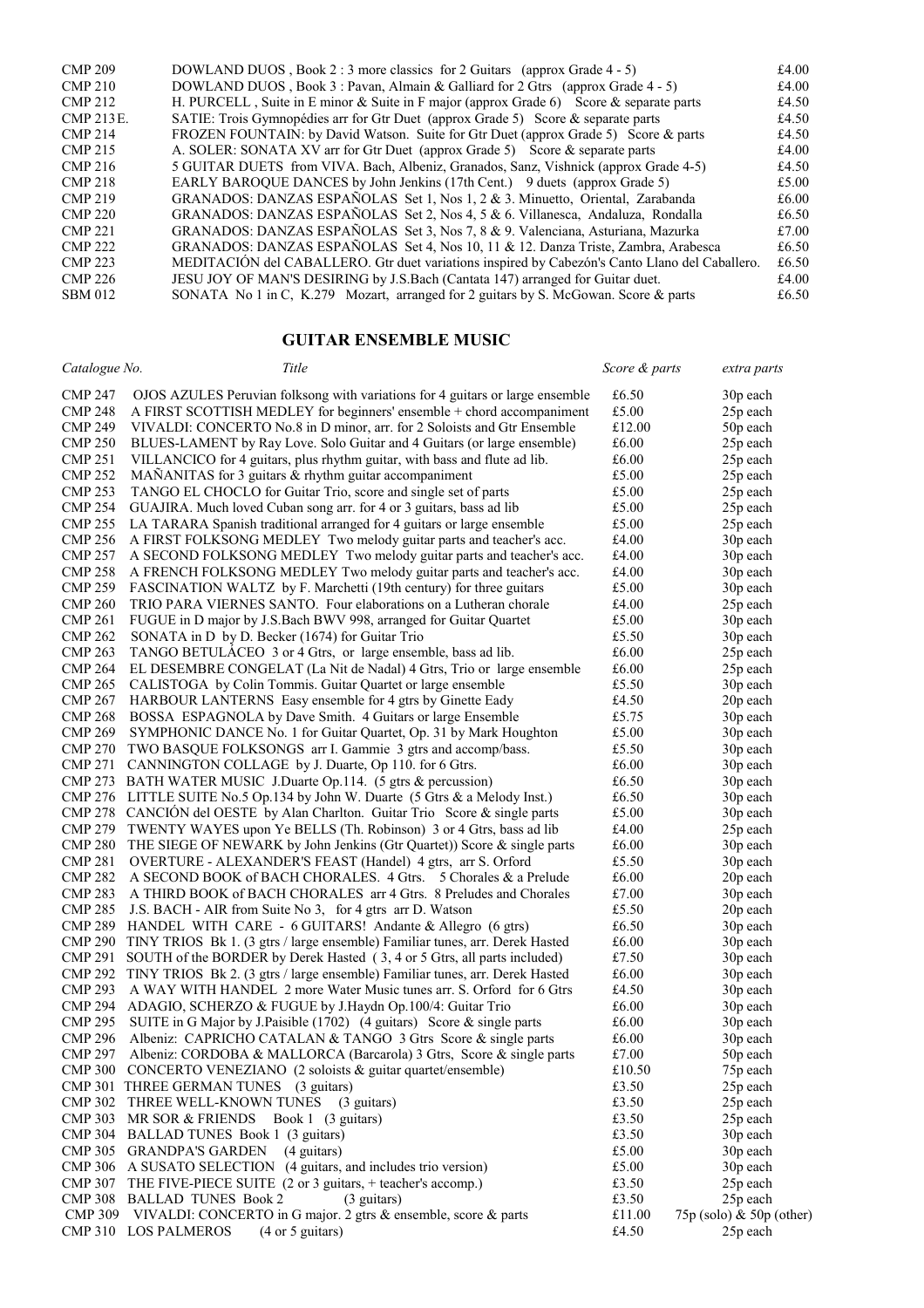| CMP 311        | TARREGA: TRIOS Book 1<br>(3 guitars)                                                                       | £3.50          | 25p each             |
|----------------|------------------------------------------------------------------------------------------------------------|----------------|----------------------|
|                | CMP 312 FARRUCA Variations on a Spanish dance (3 guitars)                                                  | £4.50          | 25p each             |
|                | CMP 313 SCARBOROUGH FAIR Theme & variations (4 guitars)                                                    | £4.50          | 25p each             |
|                | CMP 314 RAVEL: PAVANE pour une Infante défunte (4 guitars)                                                 | £6.00          | 25p each             |
|                | CMP 315 GOE FROM MY WINDOW (3 guitars)                                                                     | £3.50          | 20p each             |
|                | CMP 316 BACH: CONCERTO à la BRANDENBURG (6 guitars)                                                        | £12.50         | 75p each             |
|                | CMP 317 POPULAR JAZZ STYLES Book 1 (4 guitars & bass)                                                      | £5.00          | 25p each             |
|                | CMP 318 A MOZART SELECTION (4 guitars)                                                                     | £4.00          | 25p each             |
|                | CMP 319 A HANDEL SELECTION (4 guitars)                                                                     | £4.00          | 25p each             |
|                | CMP 320 75th SUITE in 3 movements (3 guitars)                                                              | £4.50          | 30p each             |
|                | CMP 321 WILD WEST MEDLEY (2 or 3 guitars with teacher's part)                                              | £4.00          | 25p each             |
|                | CMP 322 SUITE IN A MINOR (3 melody parts + rhythm $\&$ bass)                                               | £5.00          | 30p each             |
|                | CMP 323 JAZZ SUITE in three movements (4 guitars) (single set of parts)                                    | £4.00          | 30p each             |
|                | CMP 324 KING OF DENMARK'S GALLIARD (3 guitars)                                                             | £3.50          | 20p each             |
|                | CMP 325 CHRISTMAS TREE-OH<br>Book 1 (3 guitars)                                                            | £3.50          | 25p each             |
|                | CMP 326 CHRISTMAS TREE-OH<br>Book 2 (3 guitars)                                                            | £3.50          | 25p each             |
|                | CMP 327 ARENA y SOL (3 or 4 guitars) Spanish-style ensemble                                                | £4.00          | 25p each             |
|                | CMP 328 NORWICH GUITAR SUITE (4 gtrs & bass ad lib) by John Gibbs                                          | £5.00          | 30p each             |
|                | CMP 329 MR SOR & FRIENDS<br>Book 2 (3 guitars)                                                             | £3.50          | 25p each             |
|                | CMP 330 CATCHY TUNES Book 1 (3 guitars)                                                                    | £4.00          | 30p each             |
|                | Book 1 (3 guitars)<br><b>CMP 331 FIRST NOTES TOGETHER</b>                                                  | £4.50          | 50p each             |
|                | CMP 332 TANGOMANIA (8 Guitars)                                                                             | £7.00          | 25p each             |
|                | CMP 333 OBSESIÓN (8 guitars)                                                                               | £7.00          | 25p each             |
|                | CMP 334 PACHELBEL: KANON (4 guitars) Parts only, no score                                                  | £4.00          | 25p each             |
|                | CMP 335 SINKAPACE & ALMAIN (4 guitars)                                                                     | £3.50          | 20p each             |
|                | CMP 336 A VICTORIAN PARLOUR RE-VISITED (see catalogue) Score only                                          | £3.50          |                      |
|                | (Chorus & ensemble parts are all sold separately)<br>Vocal scores                                          |                | £1.75 each.          |
|                | Parts for guitars, violin, bass etc:                                                                       |                | 30p each             |
|                | CMP 337 A LITTLE SPANISH SUITE Part 1<br>(4 guitars) by Bob Power                                          | £5.50          | 30p each             |
|                | (3 guitars)<br>CMP 338 CHORALE and VARIATIONS                                                              | £3.50          | 25p each             |
|                | CMP 339 VARIATIONAL ANTHEM A new look at the National Anthem (3 guitars)                                   | £3.50          | 25p each             |
|                | CMP 340 CARULLI: TRIO Opus 120 No 3<br>(3 guitars)                                                         | £3.50          | 20p each             |
|                | CMP 341 GIULIANI: 2 TRIOS (3 guitars)                                                                      | £4.00          | 25p each             |
|                | CMP 342 SPORADES SUITE (3 guitars)<br>by Stephen Horn                                                      | £4.00          | 30p each             |
|                | CMP 343 DANNY BOY (tune from Memphis Belle). (3 or 4 guitars)                                              | £4.00          | 25p each             |
|                | CMP 344 OVERTURE (4 guitars) by Ivan Andrews. Score & single parts<br>CMP 345 CONTRADANZA (4 or 5 guitars) | £4.50          | 30p each             |
|                | CMP 346 VARIAZIONI sopra 'NEL COR' (4 gtrs). Requinto ad lib for Gtr 1.                                    | £4.50<br>£6.00 | 20p each<br>30p each |
|                | CMP 347 PRELUDE & FANTASY (4 guitars). by Ian Gammie                                                       | £4.00          | 25p each             |
|                | CMP 348 A GASPAR SANZ SELECTION (4 guitars). 6 quartets in one edition                                     | £6.00          | 50p each             |
|                | CMP 349 by yonder oak tree" (4 guitars). Variations on an original theme                                   | £4.00          | 25p each             |
|                | CMP 350 ECLOGUE (6 guitars). Alternative requinto part available separately                                | £5.00          | 30p each             |
|                | CMP 351 BAROQUE AIRS & DANCES (4 guitars). by Jeremiah Clarke (1699)                                       | £4.50          | 25p each             |
|                | CMP 352 SUITE IN D MINOR (4 guitars). by Jeremiah Clarke (1699)                                            | $\pounds5.00$  | 30p each             |
| <b>CMP</b> 353 | CARULLI TRIOS Nos 1 & 2 (3 guitars) arranged from Op.120                                                   | £4.50          | 30p each             |
| <b>CMP 354</b> | CARULLI TRIOS Nos 4.5 & 6 (3 guitars) arranged from Op.120                                                 | £5.00          | 30p each             |
|                | CMP 355 DREAM PICTURE by Carlos Bonell (3 guitars)                                                         | £4.00          | 25p each             |
|                | CMP 356 PURCELL: SUITE FROM THE FAIRY QUEEN (4 gtrs) arr. R Burley                                         | £8.00          | 50p each             |
|                | CMP 358 ALL TOGETHER for CHRISTMAS Bk 1 (3 gtrs + accompaniment)                                           | £4.50          | 30p each             |
|                | CMP 359 ALL TOGETHER for CHRISTMAS Bk 2 (3 gtrs + accompaniment)                                           | £4.50          | 30p each             |
|                | CMP 360 MR FINGER'S MINUETT (3 gtrs or gtr duet - both sets of parts included)                             | £4.50          | 30p each             |
|                | CMP 361 EASY BAROQUE TRIOS, Bk 1 Five pieces by J.A.Losy (3 gtrs)                                          | £5.00          | 30p each             |
|                | CMP 362 FIRST NOTES TOGETHER BOOK 2 $(3 \text{ gtrs} + \text{accompaniment})$                              | £4.00          | 30p each             |
|                | CMP 363 FIRST NOTES TOGETHER BOOK 3 (3 gtrs + accompaniment)                                               | £4.50          | 25p each             |
|                | CMP 364 FIRST NOTES TOGETHER BOOK 4 $(3 \text{ gtrs} + \text{accompaniment})$                              | £4.50          | 25p each             |
|                | CMP 365 FIRST NOTES TOGETHER BOOK 5 $(3 \text{ gtrs} + \text{accompaniment})$                              | £5.00          | 30p each             |
|                | CMP 366 FIRST NOTES TOGETHER BOOK 6 $(3 \text{ gtrs} + \text{accompaniment})$                              | £5.00          | 30p each             |
|                | CMP 367 FIRST NOTES TOGETHER BOOK 7 (3 gtrs + accompaniment)                                               | £5.00          | 30p each             |
|                | CMP 368 A FIRST POPULAR MEDLEY - 4 popular tunes (3 Gtrs & Accomp.)                                        | £6.00          | 30p each             |
|                | CMP 369 FIVE EARLY ENGLISH DANCES (2 or 3 gtrs + teacher's accompt)                                        | £4.50          | 30p each             |
|                | CMP 370 CHANGING THE GUARD by Nikita Koshkin<br>$(4 \text{ gtrs})$                                         | £7.00          | 30p each             |
|                | CMP 371 PACIFIC COAST HIGHWAY by Andrew York<br>$(4 \text{ gtrs})$                                         | £7.00          | 30p each             |
| CMP 372        | SEPTEMBER EVENING by Gordon Tocher (4 gtrs)                                                                | £6.50          | 25p each             |
| CMP 373        | SAMBA by Alfonso Montes<br>$(4 \text{ gtrs})$                                                              | £7.00          | 30p each             |
|                | CMP 374 EDINBURGH QUARTET by Chris Kilvington (4 gtrs)                                                     | £6.00          | 30p each             |
|                | CMP 375 DIFF'R'NT DANCES Bk 5 by D.Hasted: 4 pieces for Gtr Trio or Ensemble                               | £6.50          | 30p each             |
|                | CMP 376 FAREHAM FAIR - Burlesca Bucolica. (3 Gtrs) Variations on a pub song.                               | £5.00          | 30p each             |
|                | CMP 377 BACH: JESU JOY for Trio, Quartet or Quintet (all parts included)                                   | £6.00          | 25p each             |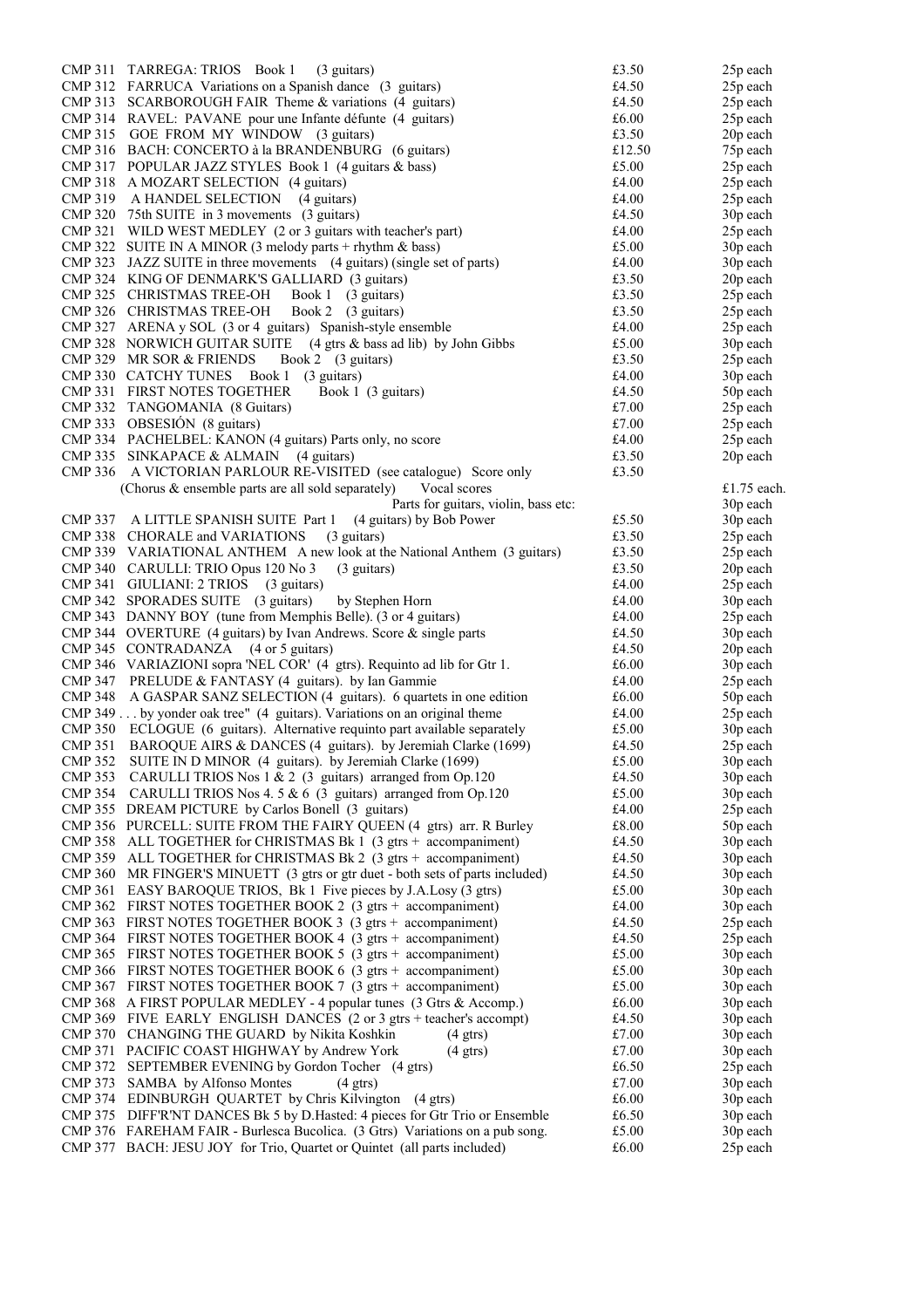| <b>CMP 378</b> | RENAISSANCE TRIOS: six easy trios from lute tablatures                    | £4.75 | 30 <sub>p</sub> each   |
|----------------|---------------------------------------------------------------------------|-------|------------------------|
| <b>CMP 379</b> | FAURÉ: PAVANE Op.50 for 4 guitars (bass ad lib). Brand new arrangement    | £6.50 | 30 <sub>p</sub> each   |
| <b>CMP 380</b> | THE BATTLE OF PRAGUE by Franz Kotzwara (8 gtrs)                           | £9.00 | 60p each               |
| <b>CMP 381</b> | SONATA in D (K.113) by D. Scarlatti (4 gtrs)                              | £6.50 | 25p each               |
| <b>CMP 382</b> | A SECOND MOZART SELECTION (4 gtrs) Romance & Rondo in C                   | £5.50 | 30p each               |
| <b>CMP 383</b> | TWO TRIOS BY F. COUPERIN (3 gtrs) Soeur Monique & Moissoneurs             | £5.00 | 30p each               |
| <b>CMP 384</b> | LA TRAMONTANA (3 gtrs & accomp) Ballad variations in Mexican style        | £5.00 | 25p each               |
| <b>CMP 385</b> | LIGHT BLUES - Broadmarsh Blues, Pentatonic Blues, Sky Blues (3 gtrs)      | £7.00 | 30p each               |
| <b>CMP 386</b> | GLAD RAGS - Rag Tag and Bobtail, Cuckoo Clock Rag (3 gtrs)                | £7.00 | 30p each               |
| <b>CMP 387</b> | <b>SEASIDE ROCK - Brighton Early, Hove Tuesday (4 gtrs)</b>               | £7.00 | 30p each               |
| <b>CMP 388</b> | SPRINGTIDE - Morning Mist, Fresh Air, Cloudscape, Sunset (3 gtrs)         | £7.50 | 50p each               |
| <b>CMP 389</b> | FIVE TO SEVEN - Cloud Five, Six & Two Threes, Seventh Heaven (4 gtrs)     | £7.00 | 30p each               |
| <b>CMP 390</b> | SONG & DANCE Op 27 by Uros Dojcinovic (Guitar Trio)                       | £5.00 | 30p each               |
| <b>CMP 391</b> | CONCERTO in D major by J.M.Böhm (4/5 Gtrs, inc. 2 soloists)               | £8.75 | 30p each               |
| <b>CMP 393</b> | DIFF'RENT DANCES Bk 1 four trios by Derek Hasted                          | £6.50 | 30p each               |
| <b>CMP 394</b> | DIFF'RENT DANCES Bk 2 - four trios by Derek Hasted                        | £6.50 | 30 <sub>p</sub> each   |
| <b>CMP 395</b> | DIFF'RENT DANCES Bk 3 - four trios by Derek Hasted                        | £6.50 | 30 <sub>p</sub> each   |
| <b>CMP 396</b> | DIFF'RENT DANCES Bk 4 - four trios by Derek Hasted                        | £6.50 | 30 <sub>p</sub> each   |
| <b>CMP 397</b> | DANCERIES Op.40b by John Duarte. (3gtrs) Guitar version of CMP 151        | £6.50 | 30p each (Gtr 3 - 75p) |
|                | CMP 398 PASS' e MEZZO (4 gtrs) Variations for ensemble of mixed abilities | £5.50 | 25p each               |
|                | CMP 399 LA CASTAÑA (Malagueña) Gtr Trio - ensemble for mixed abilities    | £5.50 | 25p each               |

#### **JAZZ FOR GUITAR ENSEMBLE (4 guitars, plus rhythm and bass, and improvising suggestions)**

|                                                                            |       | parts unchanged      |
|----------------------------------------------------------------------------|-------|----------------------|
| CMP 500 MIXIT a rock style ensemble                                        | £6.50 | 30 <sub>p</sub> each |
| CMP 501 HUNKY - DORIAN<br>a latin beat Dorian mode ensemble                | £6.50 | 30 <sub>p</sub> each |
| CMP 502 A DORIMIX another (slightly easier) Dorian mode in latin style     | £6.50 | 30 <sub>p</sub> each |
| CMP 503 WHERE DID THE FOURTH BEAT GO? A jazz waltz                         | £6.50 | 30 <sub>p</sub> each |
| CMP 504 YOU ALONE a medium paced ballad                                    | £6.50 | 30 <sub>p</sub> each |
| CMP 505 I WANTCHA TO KNOW a quick swing tempo ensemble                     | £6.50 | 30 <sub>p</sub> each |
| CMP 506 THE SUN WAS ALWAYS SHINING a jazz waltz                            | £6.50 | 30p each             |
| CMP 507 TINO LATINO - An easy-beat latin melody, with CD of backing tracks | £7.50 | 30 <sub>p</sub> each |
| CMP 508 LULLABY OF SOLIHULL a jazz swing paraphrase                        | £6.00 | 30 <sub>p</sub> each |
| CMP 510 SAMBATINA a lively samba routine                                   | £6.50 | 30 <sub>p</sub> each |
| <b>Additional teaching material</b>                                        |       |                      |
|                                                                            |       |                      |

| A Music Notebook Sections for 36 lessons with space for teacher's comments and pupil's practice schedule. | £1.50 |
|-----------------------------------------------------------------------------------------------------------|-------|
| Musicianship: First set - Rhythm Kodaly-style exercises in using mixed rhythms, without pitch             | £0.50 |

#### **The Sul Boca Music Series,**

|                 | typeset & edited by Stuart McGowan (all these ensembles have multiple sets of parts) |       |
|-----------------|--------------------------------------------------------------------------------------|-------|
| <b>SBM 013V</b> | SUE'S BLUES by S. McGowan (viola & Gtr)                                              | £4.00 |
| SBM 018         | SERENATA Op. 6 Toselli arr. McGowan (violin or flute $\&$ guitar)                    | £5.00 |

# **Early Music Editions**

Our early music editions range from c.1550 to c.1820. Solo works are principally for strings, while ensembles are for a variety of instruments - viols, violins, recorders, flutes, etc. There are works for voice(s) with strings or other instruments; all editions are supplied with convenient sets of performing parts. The music falls into three main categories:

- 1) Scholarly editions by specialist editors with detailed commentary and editorial notes.
- 2) Teaching and study books (mainly for viols or strings), also translations of treatises.
- 3) Arrangements or reconstructions of music from the 16th 18th centuries, to provide performable editions.

| BSP 1            | Baroque String Playing for ingenious Learners by Judy Tarling. (300 pages, CD included)           | £30.00 |
|------------------|---------------------------------------------------------------------------------------------------|--------|
| WOR 1            | The Weapons of Rhetoric by Judy Tarling. A quintessential guide to interpretation. 271 pages      | £25.00 |
| VR 1             | The Viol Rules - a Notebook by Alison Crum. Spiral bound, 148 pages. ISBN -13-978-0-9528220-0-4   | £19.00 |
| VR 1F            | Règles pour la Viole – carnet de notes. A French translation of Alison Crum's The Viol Rules      | £19.00 |
| MES <sub>1</sub> | Handel's Messiah: A Rhetorical Guide by Judy Tarling. ISBN 978-0-9528220-5-9 218 pages            | £30.00 |
| SHA <sub>1</sub> | The Original Songs in Shakespeare's Plays by Carin Zwilling ISBN 978-0-9528220-6-6 144 pages      | £15.99 |
| GTR <sub>1</sub> | 19th Century Guitar Songs: An Idiosyncratic Survey. ISBN 978-0-9528220-7-3 264 pages              | £20.00 |
| CON 1            | Concertos of the Viennese School, c.1780-1810, & their Scoring. ISBN 978-0-9528220-8-0. 116 pages | £15.00 |
| <b>CMP 400</b>   | Anthony Holborne: Music in Four Parts Four-part music for viols or other melody instruments       | £18.50 |
| <b>CMP 401</b>   | John Bull: 3 Dorick Fantasies for four instruments Score & parts for SATB instruments             | £6.50  |
| CMP 402          | Claude Lejeune : 2 Four Part Fantasies for viols. edited by David Pinto.                          | £6.50  |
| <b>CMP 404</b>   | Trios: Book 1. Passepied by G. le Roux, Les Moissoneurs & Soeur Monique by F. Couperin.           | £5.50  |

CMP 405 Les Pèlerines : A short suite of three continuous movements by F.Couperin  $£5.00$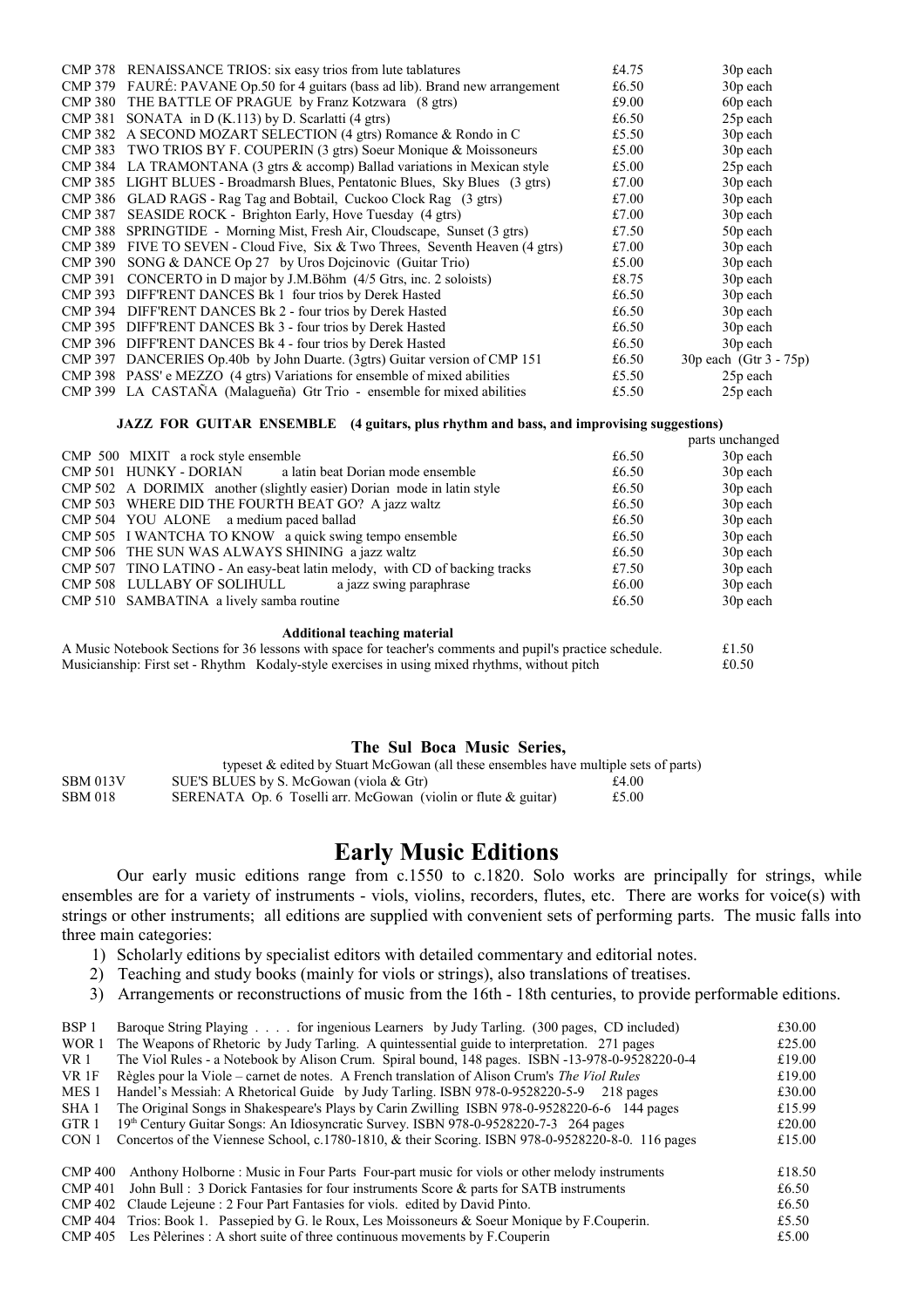|                                      | CMP 406 Les Folies d'Espagne for three bass viols, by J-H d'Anglebert (1689)                                                                                                              |                | £5.00            |
|--------------------------------------|-------------------------------------------------------------------------------------------------------------------------------------------------------------------------------------------|----------------|------------------|
|                                      | CMP 407 Solos, Book 1. (M.Marais, d'Anglebert, de Visée & Caix d'Hervelois)                                                                                                               |                | £5.00            |
| <b>CMP 408</b>                       | Suite in B\$ - Marin Marais (2 Tr & bass, or 3 Bass Viols).<br>Airs de Ballet 27 easy and intermediate solos for two viols, or for one viol & continuo. Score and parts                   |                | £6.00            |
| <b>CMP 409</b><br>CMP 410-412        | The Complete Six-part works of Alfonso Ferrabosco II edited by David Pinto. Parts only.                                                                                                   |                | £10.50<br>£17.50 |
|                                      | A score and commentary in the Musica Britannica Series No. 82 is available from Stainer and Bell.                                                                                         |                |                  |
| <b>CMP 413</b>                       | Diego Ortiz: Tratado de Glosas (1555) An English translation by Ian Gammie.                                                                                                               |                | £3.50            |
| <b>CMP 414</b>                       | Marin Marais: Prefaces to the Livre de Violes (English translation by Ian Gammie).                                                                                                        |                | £4.00            |
| <b>CMP 415</b>                       | A Book of Bowings. Exercises devised by Ian Gammie.                                                                                                                                       |                | £4.00            |
|                                      | CMP 416-a Trios from Shakespeare's Day. (arr. for Treble, Tenor, Bass) Score & parts.                                                                                                     |                | £6.00            |
|                                      | CMP 416-b Bass Trios from Shakespeare's Day arr. for 3 Bass viols, or for Tenor and two Basses.                                                                                           |                | £6.00            |
| <b>CMP 417</b>                       | Brandenburg Concerto No 7 (!) in C minor - J.S.Bach arranged by Duncan Druce. Score & parts.                                                                                              |                | £15.00           |
| <b>CMP 418</b>                       | Cambridge Consorts: Pavans and Galliards for 5 viols<br>Complete edition:<br>£11.00<br>To order separately for CMP 418 : Score and commentary only                                        |                | £29.50           |
|                                      | 5 Part books: (Treble I & II (treble clef), Tenor I & II (alto clef), Bass                                                                                                                | £5.00 each     |                  |
|                                      | Tenor I & II (in treble clef for recorders)                                                                                                                                               | £5.00 each     |                  |
| <b>CMP 419</b>                       | John Jenkins: 18 Four-part Ayres (2 trebles, tenor & bass) Score & parts                                                                                                                  |                | £15.00           |
|                                      | The tenor part is alto clef, but a part in treble or octave treble clef can be ordered as an optional extra:                                                                              |                | £3.00 each       |
| <b>CMP 420</b>                       | Twelve Trios by John Jenkins for 3 viols (Treble/Tenor/Bass) arranged from Lyra Consort                                                                                                   |                | £9.50            |
| <b>CMP 421</b>                       | Viola part for Acis and Galatea (Handel) The original cantata has no viola, this part enriches the scoring                                                                                |                | £2.00            |
| <b>CMP 422</b>                       | The Maid's Lesson, Anon (c. 1710) Soprano, bass viol and continuo, with flute ad lib.                                                                                                     |                | £3.00            |
| <b>CMP</b> 423a<br><b>CMP 423b</b>   | John Jenkins: Aires for Four-Part Consort, Book 1 (tr, alt, ten & bass) Score & parts<br>John Jenkins: Aires for Four-Part Consort, Book 2 (tr, alt, ten & bass) Score & parts.           |                | £13.50<br>£13.50 |
| <b>CMP 424</b>                       | H. Schütz: Was mein Gott will, Motet by H. Schütz Score & parts                                                                                                                           |                | £7.00            |
| <b>CMP 425</b>                       | Thomas Campian: 11 Consort Songs (4-part, viols & voices) Score & parts, ed. I.Gammie                                                                                                     |                | £15.50           |
| <b>CMP 426</b>                       | Alfonso Ferrabosco II: The Hexachords edited David Pinto (for $4 \& 5$ viols) Parts only (see CMP 410)                                                                                    |                | £12.00           |
| <b>CMP 427</b>                       | G. P. Telemann: Sonata in F# minor (violin and basso continuo) edited by Ian Payne                                                                                                        |                | £6.50            |
| <b>CMP 427G</b>                      | G. P. Telemann: Sonata in G minor (gamba & basso continuo) edited by Ian Payne. Score & parts.                                                                                            |                | £6.50            |
| <b>CMP 428</b>                       | J. M. Böhm: Concerto in G major (Vla d'Amore, Oboe d'Amore & basso continuo)                                                                                                              |                | £5.50            |
| <b>CMP 429</b>                       | John Ward: The complete works for Voices & Viols in five parts.<br>Sold as a complete collection £40.00, or separately (as follows):                                                      |                | £40.00           |
| CMP 429 - S                          | John Ward: score only (The works for Voices & Viols in five parts).                                                                                                                       | £12.50         |                  |
| CMP 429-a                            | John Ward: Down caitiff wretch (Part 1) & Prayer is an endless chain (Part 2) (SSATB)                                                                                                     | £12.75         |                  |
| CMP 429-b                            | John Ward: How long wilt thou forget me. O Lord? (SSATB)                                                                                                                                  | £7.00          |                  |
| CMP 429-c                            | John Ward: Let God arise<br>$(S (or A) TTBB)$ .                                                                                                                                           | £9.50          |                  |
| CMP 429-d                            | John Ward: Mount up, my soul<br>(SSATB).                                                                                                                                                  | £9.50          |                  |
| <b>CMP 430</b>                       | Emperor Leopold I: Sonata à 4 Viole edited by Derek McCulloch Score & parts                                                                                                               |                | £4.00            |
| <b>CMP 431</b>                       | Jeremiah Clarke: 12 Airs & Dances (1699) ed. Duncan Druce. Score & parts                                                                                                                  |                | £8.75            |
| CMP 432 a<br>CMP 432 b               | Intermediate Solos for Treble Viol selected & edited by Alison Crum                                                                                                                       |                | £11.50<br>£11.50 |
| CMP 432 c                            | Intermediate Solos for Tenor Viol selected & edited by Alison Crum<br>Intermediate Solos for Bass Viol selected & edited by Alison Crum.                                                  |                | £11.50           |
| <b>CMP 433</b>                       | Trios from 1600 for Viols (or Recorders) edited and arranged by Ian Gammie.                                                                                                               |                | £7.00            |
| <b>CMP 434</b>                       | J.C.F.Bach: Trio Sonata in A Major (1763) for Violin, Flute, Cello & Cembalo, ed. D. McCulloch                                                                                            |                | £5.50            |
| <b>CMP 435</b>                       | Nos Galan: Anon, for Fortepiano, Harp or Harpsichord (c. 1795)                                                                                                                            |                | £4.50            |
| <b>CMP 436</b>                       | Jane Austen's Music: A catalogue of music copied and owned by the famous novelist.                                                                                                        |                | £10.50           |
| <b>CMP 436-A</b>                     | Music Incipits to all the manuscript pieces from Jane Austen's Music collection                                                                                                           |                | £7.00            |
| <b>CMP 437</b><br><b>CMP 438</b>     | F. Kotzwara: The Battle of Prague, for Fortepiano with accompaniment of a Violin and a Bass.<br>C. Dibdin: 12 Country Dances & 6 Cotillions Dances for 1 or 2 Vlns & a Cello (kbd ad lib) |                | £7.00<br>£7.00   |
| <b>CMP 438-R</b>                     | C. Dibdin: 12 Country Dances & 6 Cotillions Dances for 1 or 2 Recorders & a Bass (kbd ad lib)                                                                                             |                | $\pounds7.00$    |
| <b>CMP 439</b>                       | 41 Trios arranged from Playford's Dancing Master (Treble, Tenor, bass) score and parts                                                                                                    |                | £12.00           |
| <b>CMP 440</b>                       | First Solos for Bass Viol by Alison Crum.                                                                                                                                                 |                | £9.00            |
| <b>CMP 441</b>                       | Lilliburlero Medley (4-part viols or recorders) arr. Roderick Skeaping                                                                                                                    |                | £6.00            |
| <b>CMP 442</b>                       | Vyolls & Voyces, Book 1: Songs of Mellancolie Four Consort Songs by John Dowland, 2nd Book of Airs                                                                                        |                | £8.00            |
| <b>CMP 443</b><br><b>CMP 444</b>     | The Earl of Abingdon: 12 Country Dances & 3 Capriccios for 2 treble instruments & a bass.<br>John Dowland: Music in Four Parts (Pavans, Galliards, Almains & Corantos for 4 viols).       |                | £5.50<br>£9.50   |
| <b>CMP 445</b>                       | Roland Marais: Accompanying Rules for the Bass Viol. An English translation by Ian Gammie                                                                                                 |                | £5.50            |
| <b>CMP 446</b>                       | Les Nouveautés de Caix: Book 1. Suite for bass viol & continuo                                                                                                                            |                | £6.00            |
| <b>CMP 448</b>                       | Leonora Duarte: Sinfonie for 5 viols (or recorders, etc) Edited by David Pinto,                                                                                                           |                | £10.50           |
| <b>CMP 449</b>                       | The Wayte's First Fakebook: c.1550 -1620. (Viols / Wind etc.) 32 trios c.1550 - 1620                                                                                                      |                | £9.50            |
| <b>CMP 450</b>                       | First Solos for Tenor Viol by Alison Crum.                                                                                                                                                |                | £9.00            |
| <b>CMP 451</b><br><b>CMP 452</b>     | J. Haydn: Divertissements Nos 1 & 2 (Op. 100, Hob: IV, 6-7) for Flute, Violin & Cello.<br>J. Haydn: Divertissements Nos $3 \& 4$ (Op. 100, Hob: IV, 8-9) for Flute, Violin & Cello.       |                | £7.75<br>£7.75   |
| <b>CMP 454</b>                       | attrib. J. Haydn: Deutschlands Klage (Lament on the death of Frederick the Great) ed. Peter Holman                                                                                        |                | £6.50            |
| <b>CMP 455</b>                       | Playford Duets. Arr. From The Dancing Master. Treble & Bass, or tenor & Bass, or 2 basses                                                                                                 |                | £10.50           |
| <b>CMP 456</b>                       | Handel for Six (from the Horn Suite) arranged by Stuart Orford for 6 bass viols                                                                                                           |                | £6.50            |
| <b>CMP 457</b>                       | M. Corrette: Sonata 1 for two bass viols (continuo ad lib) In score (2 copies provided)                                                                                                   |                | £5.00            |
| <b>CMP 458</b>                       | John Ward: Music for Voices & Viols in Six parts edited by Ian Payne. (see options below)                                                                                                 |                |                  |
| <b>CMP 458</b>                       | John Ward: Music for Voices & Viols in Six parts<br>$(3 \text{ scores } \& \text{ all viol parts})$                                                                                       |                | £18.00           |
| <b>CMP 458-A</b><br><b>CMP 458-V</b> | John Ward: Music for Voices & Viols in Six parts<br>$(1 \text{ score } \& \text{ all } \text{ viol parts})$<br>John Ward: Music for Voices & Viols in Six parts<br>(extra vocal scores)   | each           | £10.50<br>£5.50  |
| <b>CMP 459</b>                       | M. de la Barre: Sonate L'Inconnuë for bass viol and continuo (or 2 bass viols).                                                                                                           | Score & parts. | £5.00            |
|                                      |                                                                                                                                                                                           |                |                  |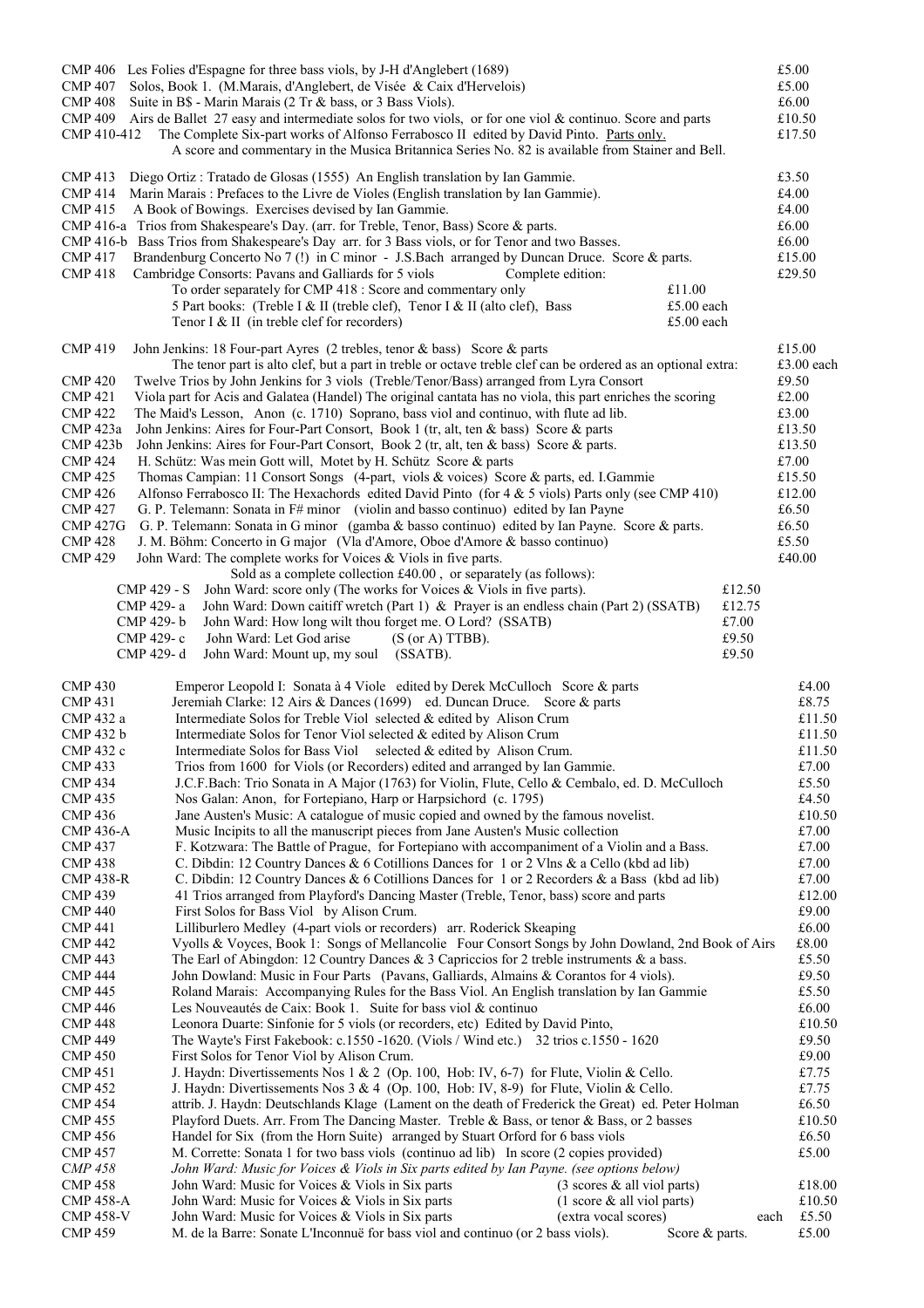| <b>CMP 460</b>   | First Solos for Treble Viol by Alison Crum.                                                                                                                         | £9.00            |
|------------------|---------------------------------------------------------------------------------------------------------------------------------------------------------------------|------------------|
| <b>CMP 461</b>   | Paisible: Suite from "She wou'd and She wou'd not"(1702). edited by Peter Holman.                                                                                   | £8.75            |
| <b>CMP 462</b>   | John Eccles: The Mad Lover (1701) edited by Peter Holman.                                                                                                           | £8.75            |
| <b>CMP 463</b>   | Concert dans le Gout Teatrale - F. Couperin. 5-part strings with oboes & recorders, ed. Peter Holman.                                                               | £12.00           |
| <b>CMP 469A</b>  | Dialogues of Sorrow upon the Death of Prince Henry. Robert Ramsey (1615) six-part verse anthems                                                                     | £13.50           |
| <b>CMP 469B</b>  | Hear my Prayer, O Lord. Robert Ramsey (fl.1615 -1644) An extended verse anthem for 5 voices & 5 viols                                                               | £9.00            |
| <b>CMP 470</b>   | Overture to Alexander's Feast (Handel) for 4 bass viols, arranged by Stuart Orford.                                                                                 | £5.50            |
| CMP 471-a        | Marin Marais - Suite in D major (Pieces en Trio 1692) for 2 Trebles and a Bass.                                                                                     | £6.50            |
| CMP 471-b        | Marin Marais - Suite in D major (as above CMP 471-a) transposed $\&$ arranged for 3 Bass Viols.                                                                     | £6.50            |
| <b>CMP 472</b>   | Five Shakespeare Songs from the early 17th century,                                                                                                                 | £6.00            |
| <b>CMP 473</b>   | Pièces de Résistance: Difficult excerpts from the bass viol repertoire selected by Alison Crum.                                                                     | £6.50            |
| <b>CMP 474</b>   | Four-Part Spanish Consorts of the XVIth and XVIIth Centuries                                                                                                        | £10.00           |
| <b>CMP 476</b>   | The Royal Firewater Musick, a selected arrangement in trio format from The Fireworks and Water Music                                                                | £6.50            |
| <b>CMP 477</b>   | 31 Easy Duos for 2 Viols<br>selected & arranged by Ian Gammie                                                                                                       | £8.00            |
| <b>CMP 480</b>   | Haydn: The English Trios. Three trios for 2 flutes (or violins) and a bass (cello or gamba)                                                                         | £11.00           |
| <b>CMP 481</b>   | Mr Leonard's Lessons 20 solos for unaccompanied bass viol arranged into standard tuning.                                                                            | £7.00            |
| <b>CMP 482</b>   | John Dowland: 3rd Booke of Songs & Ayres (1603). 20 consort songs for voice(s) and viols.                                                                           | £19.00           |
| <b>CMP 483</b>   | Chorale Preludes arranged for 4 viols (recorder parts available on request).                                                                                        | £7.50            |
| <b>CMP 483-T</b> | Chorale Preludes arranged for low instruments (tenors $\&$ basses) Music as above CMP 483                                                                           | £7.50            |
| <b>CMP 484</b>   | Quartet in D by Carl Stamitz, for Viola da Gamba, Violin, Viola and Cello.                                                                                          | £9.25            |
| <b>CMP 485</b>   | 12 Seventeenth Century Songs for Medium Voice and 3 Viols (or recorders; continuo ad lib)                                                                           | £11.00           |
| <b>CMP 486</b>   | Trium Vocum Two 3-part Fantasias by Anthony Holborne, from The Cittharn Schoole (1597)                                                                              | £5.50            |
| <b>CMP 487</b>   | Baroque Violin Playing by Judy Tarling - 55 playing examples from baroque sources                                                                                   | £9.00            |
| <b>CMP 488</b>   | German Baroque Dances Eight 3-part dances for 2 Tr. Instruments & a Bass by K.F. Fischer (1695)                                                                     | £5.50            |
| <b>CMP 489</b>   | Arrival of the Queen of Sheeba (Handel) arranged for Flute, Violin and Bass, keyboard ad lib                                                                        | £4.00            |
| <b>CMP 490</b>   | Charles Colman: Three-Part Suites Book 1. edited by David Pinto<br>Score and parts                                                                                  | £12.00           |
| <b>CMP 492</b>   | Matthew Locke: Musick ffor seaverall ffreindlie Basses. 4 suites for 2 Basses (or Tenor & Bass)                                                                     | £10.50           |
| <b>CMP 493</b>   | Mr Leonard's Second Booke. 29 solos for unaccompanied bass viol. 16th $& 17$ th centuries airs                                                                      | £7.50            |
| <b>CMP 494</b>   | Nine Country Dances & Three Minuets for the Year $1789 -$ The Earl of Abingdon.                                                                                     | £6.00            |
| <b>CMP 495</b>   | Overture from Rosina (1783) by William Shield arranged for flute, violin & a bass (continuo ad lib)                                                                 | £5.00            |
| <b>CMP 496</b>   | The Baroque Dance. Supplement of 49 music examples to illustrate Baroque String Playing by Judy Tarling                                                             | £9.75            |
| <b>CMP 497</b>   | A Baroque Gradus ad Parnassum. 24 study pieces taken selected baroque violin sonatas, ed. W.Reiter                                                                  | £8.50            |
| <b>CMP 498</b>   | Mr Leonard's Third Booke. 48 solos for unaccompanied bass viol, arranged from Playford publications                                                                 | £8.50            |
| <b>CMP 499</b>   | Mr Leonard's Miscellany. 27 solos for unaccompanied bass viol from all manner of rare sources                                                                       | £7.00            |
| CMM 92/1         | John Coprario: The Five-part Consort Music Nos 1 - 17 (5 Part-books only, no score)                                                                                 | £19.00<br>£19.00 |
| CMM 92/2<br>GP 1 | John Coprario: The Five-part Consort Music Nos 18 - 35 (5 Part-books only, no score)                                                                                | £21.00           |
|                  | Mr Carolo: 10 Sonatas for two bass instruments (viols, cellos, bassoons) with basso continuo<br>Single sonatas from this edition are also available at: £ 3.50 each |                  |
| GP <sub>2</sub>  | John Dowland: The First Book of Airs (1597) edited by Ian Gammie.                                                                                                   | £21.50           |
| GP 3a            | Matthew Locke: "The Little Consort" Suites 1 - 5. edited by Ian Gammie                                                                                              | £10.50           |
| GP 3b            | Matthew Locke : "The Little Consort" Suites 6 - 10 edited by Ian Gammie                                                                                             | £10.50           |
| GP4              | John Jenkins: Selected Airs for Treble & Bass edited by Andrew Ashbee.                                                                                              | £9.00            |
| GP <sub>5</sub>  | John Jenkins: Three Suites of Airs for 2 Trebles & a Bass ed. Andrew Ashbee                                                                                         | £12.00           |
| ${\rm GP}$ 6     | William Byrd: Ten Consort Songs edited by Ian Gammie from Psalmes, Sonets and Songs (1588)                                                                          | £23.00           |
| GP 7             | Thomas Lupo: Two Madrigal Fantasies (Ardo, si & Ardi et gela) ed. David Pinto, voices & viols                                                                       | £9.00            |
| $GP7-V$          | Extra vocal scores for Lupo: Two Madrigal Fantasies:                                                                                                                | £4.00 each       |
| GP17B            | Kreutzer: two bowing exercises arranged for treble or tenor or bass viol. [please specify when ordering]                                                            | £1.50            |
| KM 1             | Matthew Locke: Duos for two bass viols<br>edited by Ian Gammie.                                                                                                     | £6.00            |
| KM <sub>2</sub>  | Benjamin Hely: Six Sonatas (2 Bass Viols & Continuo or 3 Bass Viols) Edited by Ian Graham-Jones.                                                                    | £10.50           |
|                  | KM 2a Sonatas 1 & 2 -<br>Also sold separately:<br>£4.00                                                                                                             |                  |
|                  | KM 2b Sonatas 3 & 6 -<br>£4.00                                                                                                                                      |                  |
|                  | KM 2c Sonatas 4 & 5 -<br>£4.50                                                                                                                                      |                  |
| KM 5             | Benjamin Hely: Two Solo Suites for bass viol, edited by Ian Graham-Jones                                                                                            | £2.50            |
| KM 6             | John Jenkins: Fantasia Suite No 1 in G minor (Ashbee) Violin, 2 bass viols and organ.                                                                               | £4.50            |
| KM 7             | John Jenkins: Fantasy Suite No 7 in D minor (Ashbee) Violin, 2 bass viols and organ.                                                                                | £4.50            |
| KM8              | Christopher Simpson:"January" from The Months & Seasons ed. Ian Gammie.                                                                                             | £4.25            |
| KM9              | An Apology for Scales by John Catch. Essential technique for all intermediate viol players                                                                          | £4.00            |

## **MUSIC FOR STRINGS**

The Corda Music Series for Strings includes chamber music with particular emphasis on pieces which feature the Viola under the general editorship of John White. Additionally, there are ensemble pieces designed for teaching purposes, and a cross-reference to several suitable items from our early music catalogue.

| CatNo | Title                                                                                                   | Price  |
|-------|---------------------------------------------------------------------------------------------------------|--------|
| BSP 1 | Baroque String Playing for ingenious Learners by Judy Tarling. (300 pages, CD included)                 | £30.00 |
| WOR 1 | The Weapons of Rhetoric by Judy Tarling. A quintessential guide to interpretation. 271 pages            | £25.00 |
| VR 1  | The Viol Rules - a Notebook by Alison Crum. Spiral bound, 148 pages. ISBN -13-978-0-9528220-0-4         | £19.00 |
| VR 1F | Règles pour la Viole – carnet de notes. A French translation of Alison Crum's The Viol Rules            | £19.00 |
| MES 1 | Handel's Messiah: A Rhetorical Guide by Judy Tarling. ISBN 978-0-9528220-5-9 218 pages                  | £30.00 |
|       | CON 1 Concertos of the Viennese School, c.1780-1810, & their Scoring, ISBN 978-0-9528220-8-0, 116 pages | £15.00 |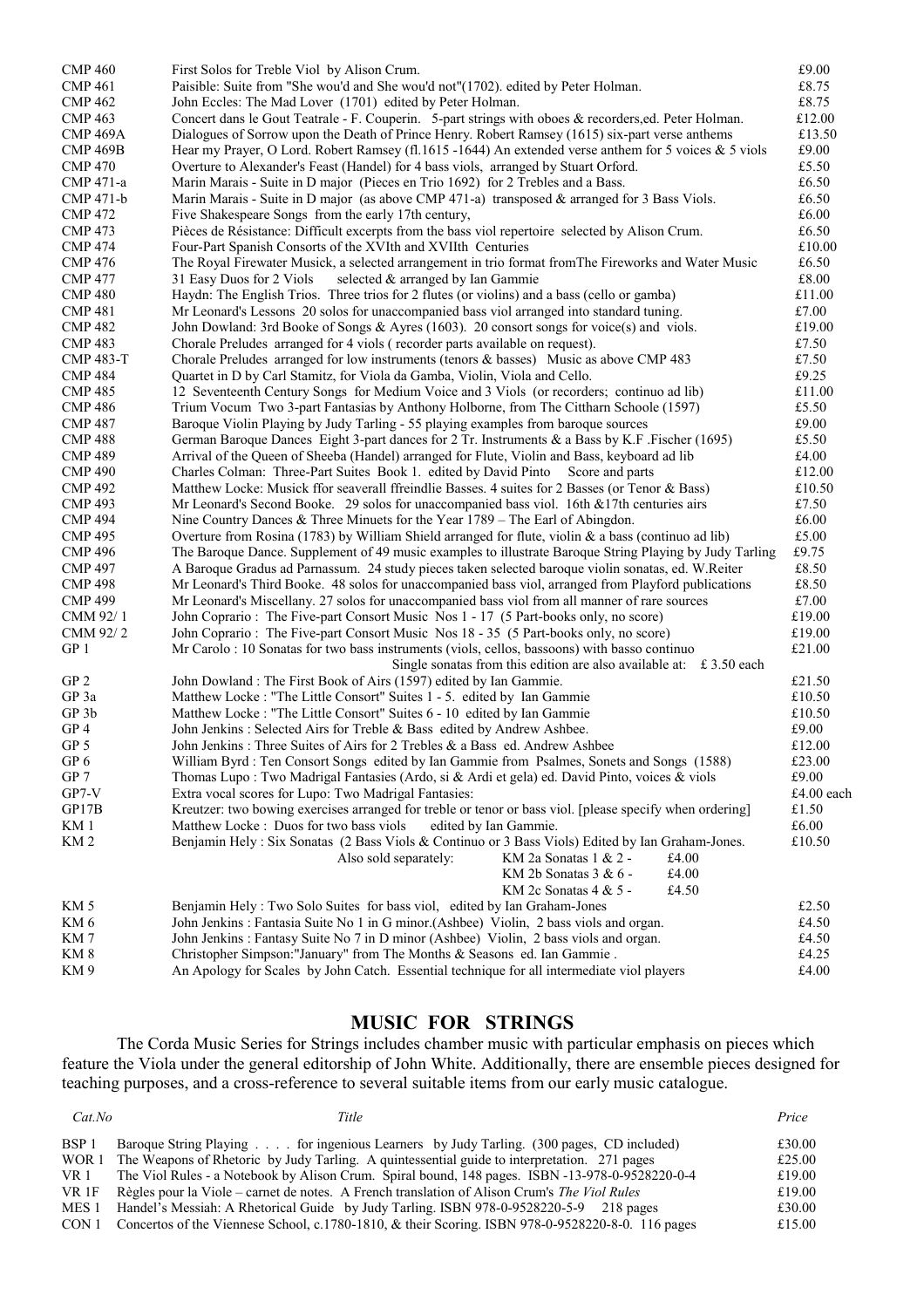| Cat.No                           | Title                                                                                                                             | Price (score & parts)       | extra parts                        |
|----------------------------------|-----------------------------------------------------------------------------------------------------------------------------------|-----------------------------|------------------------------------|
| <b>CMP 600</b>                   | STRING QUARTET in F# Minor by Marco Pallis (1989)                                                                                 | £ $7.50$                    |                                    |
| <b>CMP 601</b>                   | PASTORAL FANTASIA: Viola and string orchestra by William Alwyn                                                                    |                             | £ 8.50 (Viola $&$ piano reduction) |
|                                  | CMP 601-orch - String Orchestra parts for Pastoral Fantasia (Complete set for orchestra 6-6-4-4-2)                                | £ 36.00 $(11$ parts in all) |                                    |
| <b>CMP 601-S</b>                 | Pastoral Fantasia by William Alwyn Full orchestral score only                                                                     | £14.00                      |                                    |
| <b>CMP 601-P</b>                 | Extra orchestral parts for PASTORAL FANTASIA                                                                                      | £ $4.50$                    |                                    |
| <b>CMP 602</b>                   | MORNING & EVENING by Tim Knight 2 easy String quartet movements                                                                   | $£$ 4.00                    | 20p each                           |
| <b>CMP 603</b>                   | TANGO by Adam Gorb for Viola, Clarinet & Piano                                                                                    | £ $5.50$                    |                                    |
| <b>CMP 604</b>                   | RONDO CAPRICCIO by Kenneth Harding for 6 Violas                                                                                   | £ 8.50                      | 40 <sub>p</sub> each               |
| <b>CMP 605</b>                   | CHACONNE by Steve Fordington. (quintet or string orchestra)                                                                       | £ 5.00                      | 20p each                           |
| <b>CMP 606</b>                   | SONATA IMPROMPTU by Willam Alwyn for Violin and Viola                                                                             | £ $7.50$                    |                                    |
| <b>CMP 607</b>                   | INTERLUDE in E by Richard Edwards. (string orchestra)                                                                             | £ 4.50                      | 20p each                           |
| <b>CMP 608</b>                   | PIZZICATO FOR STRINGS by Richard Edwards. (Trio or string ensemble)                                                               | $£$ 4.00                    | 20p each                           |
| <b>CMP 609</b>                   | LEGATO OSTINATO by Richard Edwards (quintet or string orchestra)                                                                  | £ 4.50                      | 20p each                           |
| <b>CMP 610</b>                   | HUMORESQUE for viola & piano by Adam Gorb                                                                                         | £ 6.00                      |                                    |
| <b>CMP 611</b>                   | BALLADE in F minor for viola & piano by Minna Keal                                                                                | £ $7.75$                    |                                    |
| <b>CMP 612</b>                   | Watson Forbes: SCALES & ARPEGGIOS Book 1 for viola players                                                                        | £6.00                       |                                    |
| <b>CMP 613</b>                   | Watson Forbes: SCALES & ARPEGGIOS Book 2 for viola players                                                                        | £ $7.75$                    |                                    |
| <b>CMP 614</b>                   | Watson Forbes: SCALES & ARPEGGIOS Book 3 for viola players                                                                        | £7.00                       |                                    |
| <b>CMP 615</b>                   | 4 EASY PIECES by C.W. Gluck (quartet or orchestra), arr Greenwood                                                                 | £ $5.50$                    | 25p each                           |
|                                  | ALLEGRETTO from Beethoven's 7th Symphony (string orchestra)                                                                       | $£$ 9.00                    | 30p each                           |
| <b>CMP 616</b><br><b>CMP 617</b> |                                                                                                                                   | £ 9.75                      |                                    |
|                                  | SUITE FOR 6 VIOLINS by Robert Ashfield                                                                                            |                             | 40 <sub>p</sub> each               |
| <b>CMP 618</b>                   | NOCTURNE by Gordon Jacob, for viola and cello                                                                                     | £ $3.50$                    |                                    |
| <b>CMP 619</b>                   | Watson Forbes: DAILY EXERCISES for Viola players                                                                                  | £ 6.50                      |                                    |
| <b>CMP 620</b>                   | CHACONNE: J.S. BACH an urtext transcription for Viola, with facsimile                                                             | £ 6.00                      |                                    |
| <b>CMP 621</b>                   | A WILD WEST MEDLEY arr. by Ian Gammie. (2 vlns & piano, cello ad lib)                                                             | £ $4.00$                    | 30p each                           |
| <b>CMP 622</b>                   | POCO ADAGIO by J.Haydn (string ensemble) arr. Rachel Greenwood                                                                    | £6.00                       | 25p each                           |
| <b>CMP 623</b>                   | ADAGIO CANTABILE by J. Haydn, for viola and piano, arr. R. Greenwood                                                              | £ $4.50$                    |                                    |
| <b>CMP 624</b>                   | CANZONA by William Wolstenholme, edited for viola and piano by John White                                                         | £ 5.00                      |                                    |
| <b>CMP 625</b>                   | INTRODUCTION & ANDANTE by Benjamin Dale for 6 Violas                                                                              | £ 8.50                      | 40p each                           |
| <b>CMP 626</b>                   | VIOLAS in the SUN by Stuart Orford. 3 pieces for 4 Violas and a Double Bass.                                                      | £6.50                       | 40p each                           |
| <b>CMP 627</b>                   | NORWICH SUITE by John Gibbs, String orchestra, mostly first position.                                                             | £ 6.00                      | 30p each                           |
| <b>CMP 628</b>                   | MINNA KEAL: STRING QUARTET Opus 1                                                                                                 | £ 8.75                      |                                    |
| <b>CMP 629</b>                   | HALLING and SPRINGAR for solo violin or viola. E Grieg, ed. R.Greenwood                                                           | $£$ 4.00                    |                                    |
| <b>CMP 630</b>                   | FILLING TIME for Viola & Piano by Stuart Orford                                                                                   | £ 4.50                      |                                    |
| <b>CMP 631</b>                   | An ANDANTE for Brandenburg Concerto No 3 - J.S.Bach arr. for Vln, Vla & Cello                                                     | £ 4.50                      |                                    |
| <b>CMP 632</b>                   | CREEPING CAT for Vln & Piano (Rachel Greenwood)<br>Teacher's Score                                                                | £ $5.50$                    |                                    |
| <b>CMP 632-P</b>                 | CREEPING CAT for Vln & Piano (Rachel Greenwood)<br>Pupil's Violin Book                                                            | £ 4.50                      |                                    |
| <b>CMP 633</b>                   | PAVANE pour un INFANTE DEFUNTE arr. Kilvington for Viola & Guitar                                                                 | £ 4.50                      |                                    |
| <b>CMP 634</b>                   | DIVISIONS ON A GROUND (Mr Finger's Minuett) for Viola & Guitar                                                                    | £ $3.50$                    |                                    |
| <b>CMP 635</b>                   | CHACONNE: J.S. BACH arr for solo viola by Watson Forbes                                                                           | £6.00                       |                                    |
| <b>CMP 636</b>                   | DIVERTIMENTO for VIOLA QUARTET by Kenneth Harding. (1949)                                                                         | $£$ 9.50                    | 60p each                           |
| <b>CMP 637</b>                   | VARIATIONS on Les Folies d'Espagne for 3 Violas (or large ensemble)                                                               | £ 5.50                      | 30p each                           |
| <b>CMP 638</b>                   | ALEXANDER'S FEAST Two movements for Viola Ensemble (4 Violas)                                                                     | £ 5.00                      | 30p each                           |
| <b>CMP 639</b>                   | SOPHISTICATION for Viola Quartet by James R. Kalembach. Score & parts                                                             | £ 6.75                      | 60p each                           |
| <b>CMP 640</b>                   | TRIO Op 120 No 3 Ferdinand Carulli (early 19th cent.) 2 violins & cello                                                           | £ $4.00$                    | 20p each                           |
| <b>CMP 641</b>                   | 2 EASY QUARTET MOVEMENTS Mauro Giuliani (1781-1829)                                                                               | £ $4.00$                    | 20p each                           |
| <b>CMP 642</b>                   | THE SPORADES SUITE by Stephen M. Horn (3 violins)                                                                                 | £ $5.00$                    | 30p each                           |
| <b>CMP 642C</b>                  | THE SPORADES SUITE by Stephen M. Horn (3 cellos)                                                                                  | £ 5.00                      | 30p each                           |
| <b>CMP 642V</b>                  |                                                                                                                                   | £ $5.00$                    | 30p each                           |
| <b>CMP 643</b>                   | THE SPORADES SUITE by Stephen M. Horn (3 violas)<br>SONATA for Viola & Piano Op.81g by Robert C. Ehle. Piano score and viola part | £7.00                       |                                    |
|                                  |                                                                                                                                   | $£$ 9.00                    |                                    |
| <b>CMP 644</b>                   | CONCERTANTE for 5 VIOLAS by Kenneth Harding. (1972)                                                                               |                             | 50p each                           |
| <b>CMP 645</b>                   | BRATSCHENTANZ by Ian Gammie (4 -5 violas or large ensemble)<br>SONATA in F for 4 Violas - D.Scarlatti (K.113) arr. I.Gammie       | £ $5.50$                    | 30p each                           |
| <b>CMP 648</b>                   |                                                                                                                                   | £ 6.00                      | 25p each                           |
| <b>CMP 649</b>                   | HANDEL - 2 MOVEMENTS from Horn Suite in F arr for 6 Violas by S. Orford                                                           | £ 6.00                      | 30p each                           |
| <b>CMP 650</b>                   | FANTASY for String Quartet - Minna Keal (1929)                                                                                    | £ $8.50$                    |                                    |
| <b>CMP 651Q</b>                  | THE BATTLE OF PRAGUE (vln, vla, cello & piano) by F. Kotzwara (d.1791)                                                            | £ 8.00                      |                                    |
| <b>CMP 652</b>                   | CONCERTO in G major by J.M.Böhm $(c.1720)$ for 2 violas & continuo                                                                | £ 5.50                      |                                    |
| <b>CMP 653</b>                   | SIX OF THE BEST 2 movements from the Water Music arr. for viola sextet                                                            | £7.00                       | 30p each                           |
| <b>CMP 654</b>                   | <b>SCHUBERT - 4 POPULAR SONGS</b><br>arr for 5 violas $&$ cello (or bass)                                                         | £ 8.00                      | 35p each                           |
| <b>CMP 656-V</b>                 | LULLABY of VIOLA-LAND (Jazz) for 4 Violas or string quartet or large ensemble                                                     | £ 6.00                      | 30p each                           |
| <b>CMP 657</b>                   | THE SIEGE OF NEWARK by John Jenkins (17th cent) for 4 Violas or large ensemble $\pm$ 6.00                                         |                             | 35p each                           |
| <b>CMP 658</b>                   | THEME & VARIATIONS from Mozart's Divertimento No. 17, arr. for Viola & Piano                                                      | £ 5.00                      |                                    |
| <b>CMP 659</b>                   | IDYLL for 12 Violas by Kenneth Harding (1978). Score and parts                                                                    | £13.00                      | 60p each                           |
| <b>CMP 660</b>                   | CONCERT-PIECE by Gordon Jacob, for viola and orchestra (viola & piano reduction) £ 9.50                                           |                             |                                    |
| <b>CMP 660-S</b>                 | CONCERT-PIECE by Gordon Jacob: orchestral score and parts                                                                         | £ on hire                   |                                    |
| <b>CMP 661</b>                   | ELIZABETHAN DUOS arranged for 2 Violas. 13 duets (Grade 2-4) from c.1600                                                          | £ $5.50$                    |                                    |
| <b>CMP 662</b>                   | HERE'S FINE ROSEMARY, SAGE & THYME John Webb (1994). Solo Viola                                                                   | £4.00                       |                                    |
| <b>CMP 663</b>                   | P. TSCHAIKOWSKY Variations on a Rococo Theme, op.33 arr. for viola (viola part only) £5.00                                        |                             |                                    |
| <b>CMP 664</b>                   | Arnold Bax - CONCERT PIECE for Viola and Piano.                                                                                   | £ $6.75$                    |                                    |
| <b>CMP 665</b>                   | POLKA by Robin Wedderburn, for 2 Violins, Cello and Piano                                                                         | £ $5.50$                    | 25p each                           |
| <b>CMP 666</b>                   | STRINGS for XENOPHON by Peter Dodson. String Quartet (Orchestra) & D. Bass                                                        | £7.00                       | 30p each                           |